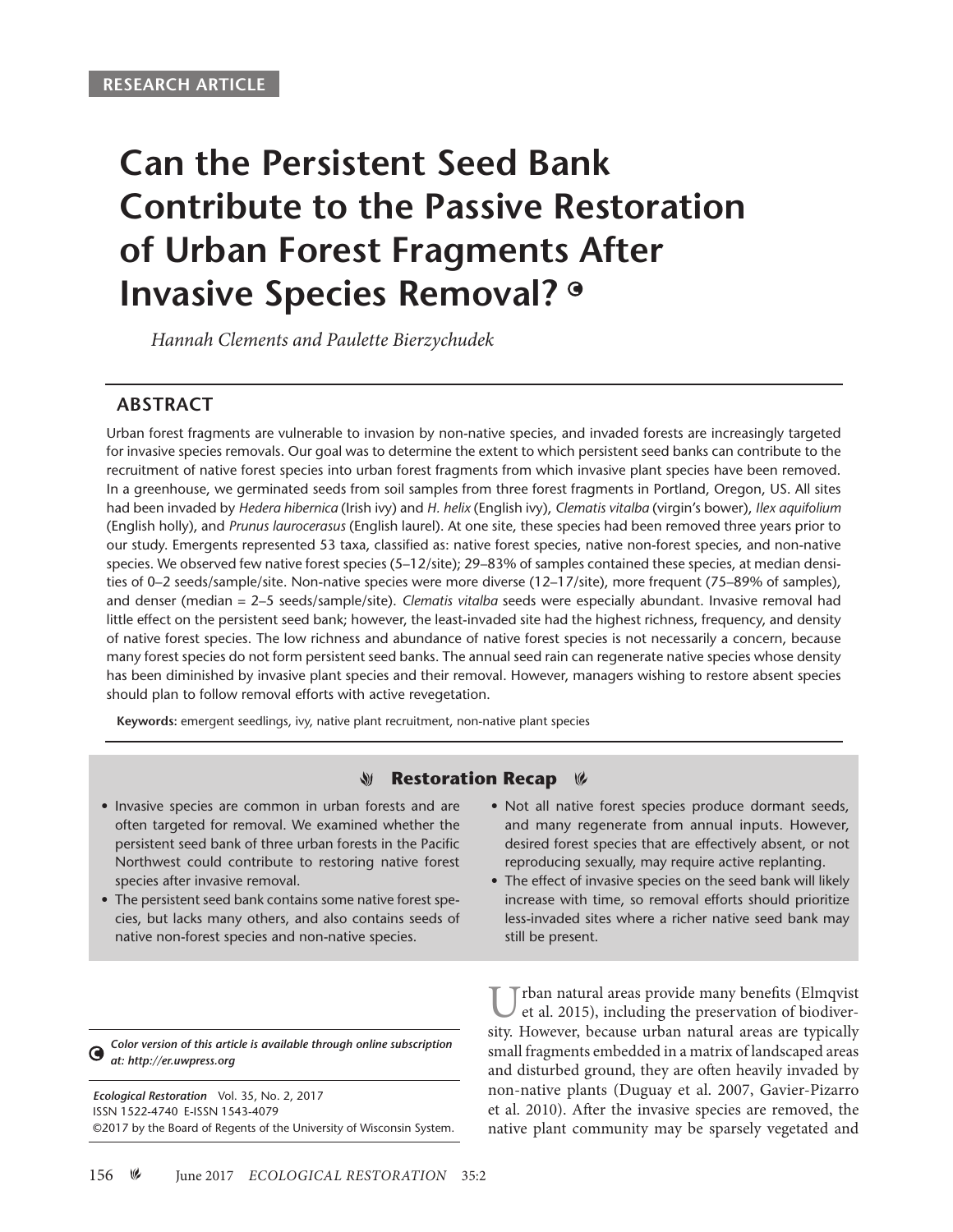species-poor, because of decades of competition with aggressive invaders, and because removal efforts can sometimes adversely affect native species. Managers sometimes opt to engage in active revegetation of these areas, but this process is both expensive and laborious.

In more natural settings, plant communities recover from disturbances like fire, pest outbreaks, and windstorms passively, through the vegetative spread of survivors and the emergence of seedlings. Native seeds can come from surviving individuals within the disturbed area, from outside the boundaries of the disturbance, or from the persistent (sensu Thompson and Grime 1979) seed bank (Pakeman and Small 2005).

In urban natural areas, however, seeds of native species are unlikely to be transported into a fragment from outside its boundaries. If neighboring land contains only horticultural species or non-native species, the seed bank becomes particularly important for passive recovery. However, there are few studies of how the seed banks of invaded habitats are affected by species invasions and by the removal of those invasive species. Existing studies involve a limited number of invasive species, are of limited spatial extent, and have produced highly variable outcomes (reviewed in Gioria et al. 2012, 2014). Studies of the effects of invasions and of invasive removal on the seed banks of urban natural areas in particular are rarer still (but see Kostel-Hughes et al. 1998, Vidra et al. 2007, Overdyck and Clarkson 2012).

Understanding the potential of the seed bank to contribute to the restoration of urban natural areas is especially timely now. Growing awareness of the consequences of species invasions among land managers and citizens has inspired many efforts to restore invaded natural areas to a pre-invaded state (D'Antonio and Meyerson 2002, Andreu and Vilà 2011, Kettenring and Adams 2011, DiCicco 2014), though most management efforts are not described in the peer-reviewed scientific literature (Simberloff 2009). What kinds of management activities are required to achieve this goal? In particular, to what extent can managers expect the seed bank to contribute to the restoration of formerlyinvaded areas? The abundance and identity of native species in the seed bank can help inform managers if passive recovery is likely, or whether active re-vegetation of desired species might be necessary.

We studied the potential of the persistent seed bank to contribute to the restoration of urban forest fragments after the removal of invasive plants in Portland, Oregon, US. Metropolitan Portland has a relatively high density of forested natural areas (Houck and Labbe 2007), but these are typically heavily invaded by non-native species, especially *Hedera helix* and *H. hibernica* (English and Irish ivy, respectively). We analyzed the persistent seed banks of three of these fragments. In one forest, invasive plants had been treated three years ago and were largely absent; in the other two, invasive species were widespread, but to differing degrees. To assess the potential of the seed bank to contribute to the restoration of the native forest community, we asked these questions:

- 1. What native forest species were present in each fragment? How abundant were seeds of these species?
- 2. What other species of seeds were present, and at what abundances?
- 3. Is there any evidence that removal of the invasive species affected the seed bank? For example, were seeds of the invasive species less frequent where invasive plant species were removed? Were seeds of native forest species more frequent?

### **Methods**

#### *Study Sites*

We sampled the seed bank in three urban forests in southwest Portland, OR. All three sites are upland Douglas fir-maple forest, the most common pre-settlement plant community in the Portland area (Christy et al. 2009). This forest type is dominated by *Pseudotsuga menziesii* (Douglas fir) and *Acer macrophyllum* (bigleaf maple), with lower densities of *Tsuga heterophylla* (western hemlock), *Abies grandis* (grand fir), *Thuja plicata* (western red cedar), and *Alnus rubra* (red alder) (Christy et al. 2009). In these sites, the understory typically consists of high densities of *Polystichum munitum* (sword fern), along with a diverse shrub community whose most common species include *Oemleria cerasiformis* (Indian plum), *Symphoricarpos albus* (snowberry), and *Rubus parvifolius* (thimbleberry). *Hydrophyllum tenuipes* (waterleaf), *Claytonia sibirica* (miner's lettuce), *Galium aparine* (bedstraw), and *Trillium ovatum* (trillium) are the most common species in the herbaceous layer (Bureau of Sustainability 2016 and Bierzychudek, P., Lewis & Clark College, unpub. data). All three sites are surrounded by roads and residential development (Figure 1). The sites differ in the extent of non-native plant species invasion and in whether they have been subject to removal of the invasive species.

Our focal site (Figure 1) was the 59-ha River View Natural Area (RVNA), which was once heavily invaded by *H. helix* and *H. hibernica*, both on the ground and in the canopy, as well as by the non-native *Ilex aquifolium*  (English holly) and *Prunus laurocerasus* (English laurel), at lower densities. Large woody vines of non-native *Clematis vitalba* (virgin's bower) bordered the site. In 2011, the woody stems of these species were cut and treated with triclopyr, and the ground *Hedera* was sprayed with glyphosate/triclopyr. While over 90% of sample plots contained one or more *Hedera* stems before treatment, *Hedera* was present in fewer than 20% of these plots by the time of our study three years later. Climbing stems of *Hedera*, present in over 50% of study plots before treatment, were absent in RVNA by the time of our study. The other invasive species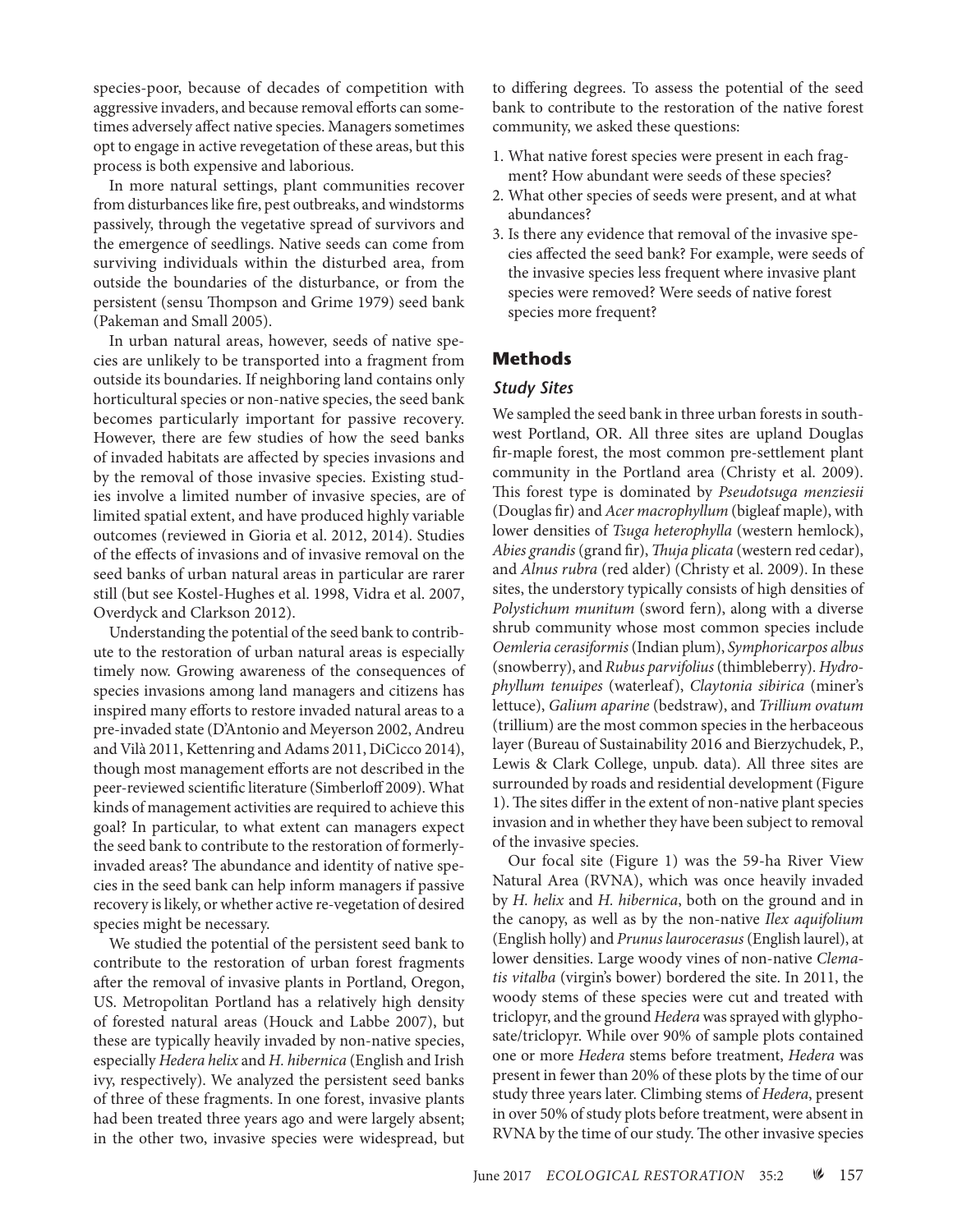experienced similar reductions (P. Bierzychudek, Lewis & Clark College, unpub. data).

We compared the seed bank of RVNA with that of two other sites where these invasive species were still present (Figure 1): the 40-ha southern part of Marquam Nature Park (MNP), and 3 ha of undeveloped forest on the Lewis & Clark College campus (LC) directly adjacent to RVNA. *Hedera* had likely invaded both RVNA and LC by the 1940s (S.D. Beckham, Lewis & Clark College, pers. comm*.*). The density of invasive species in LC was very similar to that in RVNA before treatment (P. Bierzychudek, Lewis & Clark College, unpub. data). MNP, by contrast, appeared to harbor lower densities of *Hedera* spp*.*, *I. aquifolium*, *P. laurocerasus*, and *C. vitalba*, but we did not quantify the abundance of these species.

### *Sampling and Seedling Emergence Protocols*

To determine the contents of the persistent seed bank we used the seedling emergence method (Gross 1990). We collected soil samples in October-November 2014 from 90 locations in the focal forest, RVNA. We selected sampling locations by stopping along trails every 20 m, and walking left or right for a randomly-chosen distance of 5–20 m and remaining at least 5 m from trails or forest edges. We avoided steep slopes and riparian areas to avoid trampling these sensitive areas. We used the same protocol and intersample distance to select 40 sample locations in MNP and 24 in the much smaller LC site.

In each sampling location we removed the leaf litter and took three cylindrical soil cores of 5-cm diameter and 10-cm depth. We pooled the three cores and refrigerated them until early December 2014, then placed them in a growth chamber for 11 weeks of cold stratification. Samples experienced 10-hr "days" at 10°C and 65% RH and 14-hr "nights" at 4°C and 85% RH (Baskin and Baskin 2014). To simulate burial in the soil, the growth chamber was unlit during both "days" and "nights."

After stratification we transferred the samples to a heated greenhouse. We loosened soil clumps and spread 600 mL of each sample ( $\sim$  ½ the sample volume, representing a sample area of  $\sim$  30 cm<sup>2</sup>) in a 1 cm layer over 700 mL of sterile potting soil (Black Gold, Sun Gro Horticulture, Agawam, MA) in an  $8.5 \times 7.8 \times 2.9$ -cm plastic tray, perforated to permit drainage. We randomized container locations on greenhouse benches, interspersed with 11 control trays of sterile potting soil. We watered the containers as needed to keep the soil moist. We counted and identified emerging seedlings for six months, by which time no new seedlings had emerged for several weeks. We observed individuals until they had reached the flowering stage and/ or developed mature foliage characteristics.

We classified emergents by species and placed each one into one of three ecological categories: native forest species, native species associated with habitats other than forest (hereafter non-forest species), and non-native species. For



**Figure 1. The three urban forests sampled in this study: River View Natural Area (RVNA), Marquam Nature Park (MNP), Lewis & Clark College campus (LC). Inset: Location of Portland, OR within the Oregon-Washington region.**

analyses by species or ecological category, we excluded seedlings whose identity was uncertain. Only 0.3% of individuals could not be identified to at least the genus level. Our authority for species identifications and origins was the Oregon Flora Project (www.oregonflora.org/ index.php). To determine a taxon's ecological category, we relied on habitat information in the image collection of the University of Washington herbarium (biology.burke. washington.edu/herbarium/imagecollection.php?), Kozloff (2005), Pojar and MacKinnon (2004) and the Portland Plant List (Bureau of Sustainability, 2016).

#### *Data Analysis*

We recorded each species' frequency (presence/absence in each sample) and density (the number of seedlings of that species/sample). Density values for each species and ecological category were typically highly skewed to the right, so we report medians and ranges rather than means. Because several pairs of very similar native and non-native species or subspecies were present in our samples, 11% of the individuals could not be placed in an ecological category and were excluded in analyses involving ecological categories.

Some of our sites were sampled more heavily than others, making it difficult to compare the species composition of the sites in conventional ways. In order to compare the species richness of native forest species among sites given this difference in sample number, we created species rarefaction curves (Gotelli and Colwell 2001) that include 95% confidence clouds. When these clouds do not overlap, differences between sites are significant at the *p* < 0.05 level. We used a similar approach to determine the adequacy of our sampling protocol for detecting those species that were present. We performed our analyses in R (version 3.1.2, R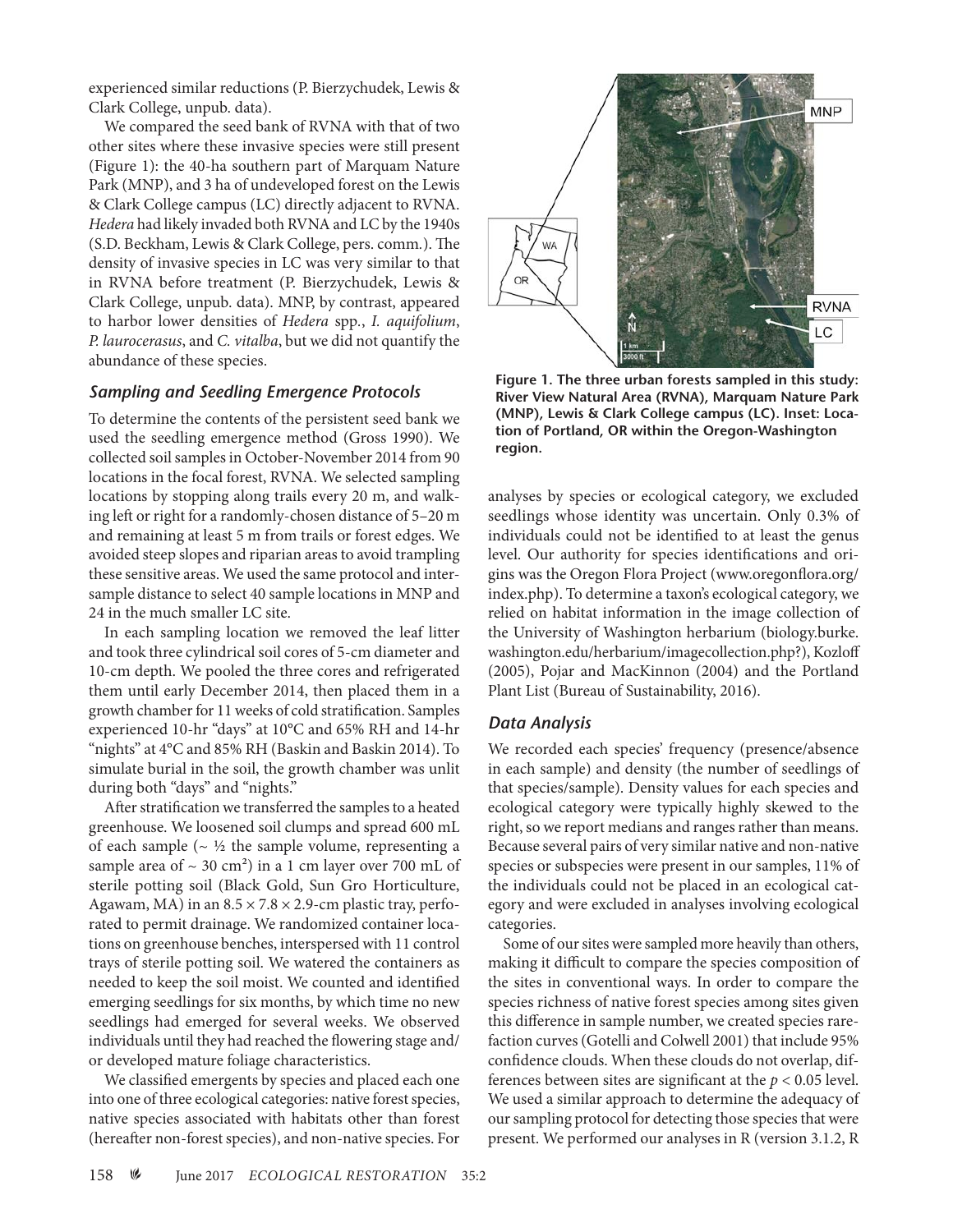

**Figure 2. Density of emergents of different ecological categories per 600-mL sample from each site. Horizontal bar = median, box encloses IQR, whiskers represent data extremes that are within 1.5 IQR, dots = outliers. RVNA, N = 90; MNP, N = 40; LC, N = 24. River View Natural Area (RVNA), Marquam Nature Park (MNP), Lewis & Clark College campus (LC).**

Foundation for Statistical Computing, Vienna, Austria, www.R-project.org/). To create the rarefaction curves, we used the R package "vegan" (Oksanen et al. 2015).

## **Results**

A total of 1555 individuals representing 53 taxa emerged from the 154 samples. No control trays contained any emergents. At least one seedling (median = 7, range 1–68) emerged from every 600 mL soil sample, and the total number of emergents per sample was similar in all three forests (Figure 2).

We were able to identify 50 of the 53 taxa to at least the genus level. Of these 50, only 15 (30%) were native forest species (Table 1). An additional six (12%) were native species from non-forest habitats. At least 25 species (50%) were non-native. There were six additional taxa whose native/non-native status we could not determine. The sites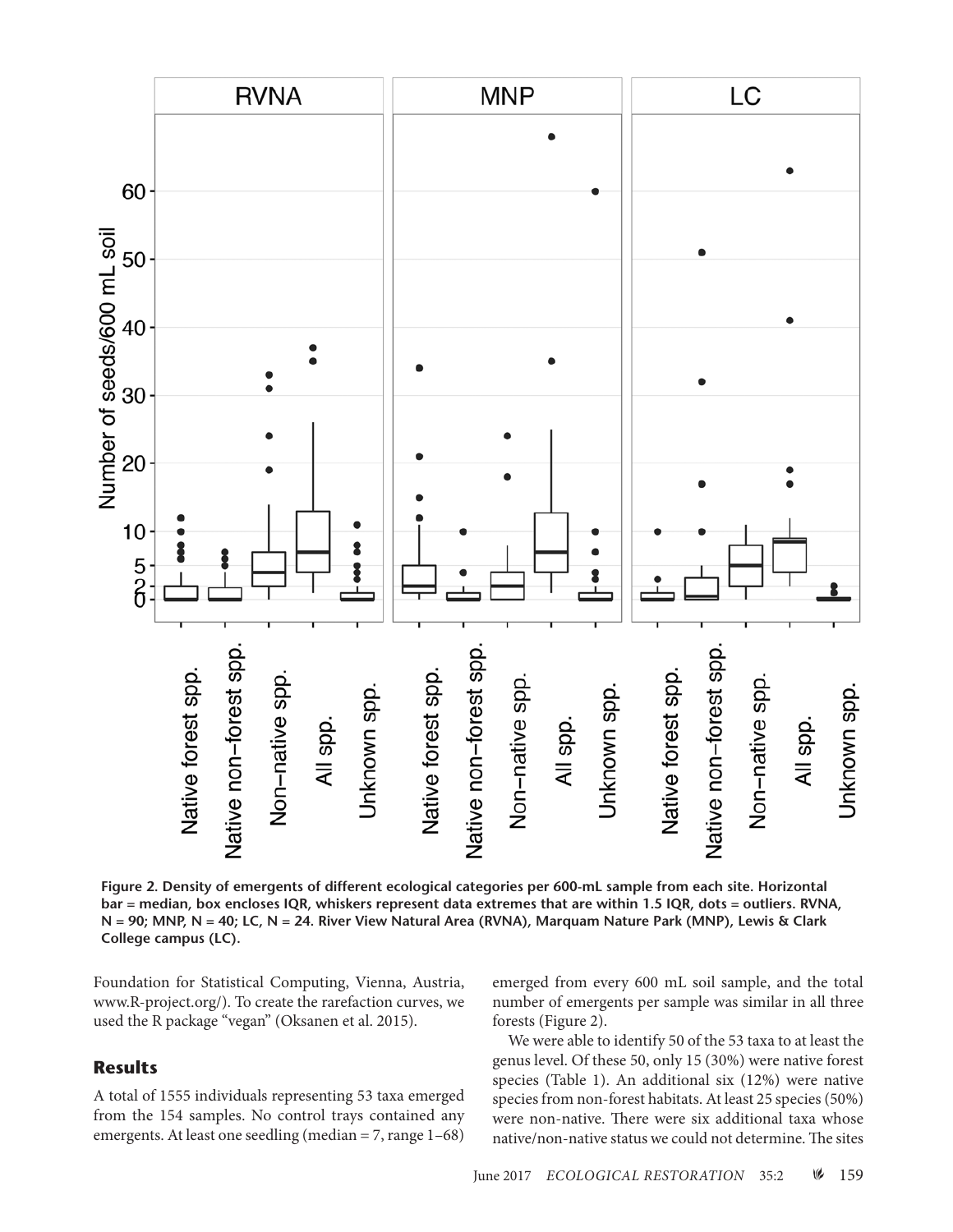| Species                         | Ecological category | <b>RVNA</b> freq                                | RVNA density         | MNP freq               | <b>MNP</b> density                               | LC freq                | LC Density          |
|---------------------------------|---------------------|-------------------------------------------------|----------------------|------------------------|--------------------------------------------------|------------------------|---------------------|
| Acer macrophyllum               | forest              |                                                 |                      | $0.03 (\pm 0.03)$      | $(0-1)$                                          |                        |                     |
| Agrostis exarata                | nonforest           | $0.08 (\pm 0.03)$                               | $0(0-2)$             | $0.08 (\pm 0.04)$      | $(0 - 10)$                                       | $\circ$                |                     |
| Alnus rubra                     | forest              | 0.03(                                           |                      | $\circ$                | $\circ$                                          | $\circ$ $\circ$        |                     |
| Arabidopsis thaliana            | non-native          | $\begin{array}{c} (\pm\; 0.02)\\ 0 \end{array}$ | $(0 - 1)$<br>0 (0-1) | $0.03 (\pm 0.03)$      | $(0-1)$                                          |                        | $\circ \circ \circ$ |
| Buddleja davidii                | non-native          | $\circ$                                         | $\circ$              | $0.03 (\pm 0.03)$      | $0(0-1)$                                         | $\circ$                |                     |
| Campanula scouleri              | forest              | $\circ$                                         | $\circ$              | $\circ$                | $\circ$                                          | $0.08 (\pm 0.06)$      |                     |
| Cardamine sp.                   | omitted             | $0.06 (\pm 0.02)$                               | $(0-5)$              | $0.08 (\pm 0.04)$      | $0(0-3)$                                         |                        |                     |
| Carex leptopoda                 | forest              | (10.01)<br>0.01                                 | $(0 - 0)$            | $0.05 \ (\pm 0.03)$    | $(0 - 1)$                                        | $0.08 (\pm 0.06)$<br>0 |                     |
| Centaurium erythraea            | non-native          | (10.01)<br>0.01                                 | $(1-0)$ 0            | $0.13 (\pm 0.05)$      | $0(0-22)$                                        | $\circ$                |                     |
| Cirsium arvense                 | non-native          | (± 0.02)<br>0.04                                | $(1-0)$              | $0.08 (\pm 0.04)$      | $(0-1)$                                          | $0.13 (\pm 0.07)$      |                     |
| Cirsium vulgare                 | non-native          | $(\pm 0.02)$<br>0.04                            | $(0 - 1)$            | $0.03 (\pm 0.03)$      |                                                  |                        |                     |
| Claytonia sibirica              | forest              | (0.04)<br>0.16                                  | $0(0-5)$             | $0.03 \ (\pm 0.03)$    |                                                  | $\circ$                |                     |
| Clematis vitalba                | non-native          | (10.05)<br>0.73                                 | $2(0-31)$            | $0.15 (\pm 0.06)$<br>0 | $0 (0-1)$<br>$0 (0-1)$<br>$0 (0-4)$<br>$0 (0-4)$ | $0.75 (\pm 0.09)$<br>0 |                     |
| Deschampsia sp.                 | nonforest           | (10.01)<br>0.01                                 | $0(0-1)$             |                        |                                                  |                        |                     |
| Epilobium ciliatum              | nonforest           | $(\pm 0.05)$<br>0.38                            | $(0 - 0)$            | $0.23 (\pm 0.07)$      | $0(0-2)$                                         | $0.42 (\pm 0.1)$       |                     |
| Erechtites minima               | non-native          | $\circ$                                         | $\circ$              | $0.03 (\pm 0.03)$<br>0 | $0(0-1)$<br>0                                    | 0                      |                     |
| Galium sp.                      | nonforest           | $0.02 \ (\pm 0.02)$                             | $(0 - 1)$            |                        |                                                  | $\circ$                |                     |
| Geranium robertianum            | non-native          | $\circ$                                         | $\circ$              | $0.03 \ (\pm 0.03)$    | $(0-1)$                                          |                        |                     |
| Geum sp.                        | omitted             | $0.01 (\pm 0.01)$                               | $(0 - 1)$            | $0.08 (\pm 0.04)$      | $(0-7)$                                          | $0.08 (\pm 0.06)$      |                     |
| Hypericum perforatum            | non-native          | 0.01 (10.01)                                    | $(0 - 1)$            | $\circ$                | $\circ$                                          | $0.17 (\pm 0.08)$      |                     |
| Juncus bufonius                 | omitted             | $0.17 (\pm 0.02)$                               | $(0 - 11)$           | $0.1 (\pm 0.05)$       | $0(0-58)$                                        | $0.08 (\pm 0.06)$      |                     |
| Juncus effusus subsp. pacificus | nonforest           | $(\pm\ 0.02)$<br>0.04                           | $(0 - 6)$            | $0.08 (\pm 0.04)$<br>0 | $0(0-2)$                                         | $0.13 (\pm 0.07)$      |                     |
| Lactuca muralis                 | non-native          | $0.04 (\pm 0.02)$                               | $0(0-1)$             |                        |                                                  | $0.08 (\pm 0.06)$      |                     |
| Lactuca serriola                | non-native          | $0.01 (\pm 0.01)$                               | $(1-0)$              | $\circ$                | $\circ$                                          | $0.08 (\pm 0.06)$      | $(0 - 0)$           |
| Lapsana communis                | non-native          | $0.01 (= 0.01)$                                 | $(0 - 10)$           | $0.03 (\pm 0.03)$      | $(0 - 1)$                                        | $\circ$                |                     |
| Luzula parviflora               | forest              | $0.04 (\pm 0.02)$                               | $0(0-3)$             | $0.13 (\pm 0.05)$      | $0(0-1)$                                         | $\circ$                |                     |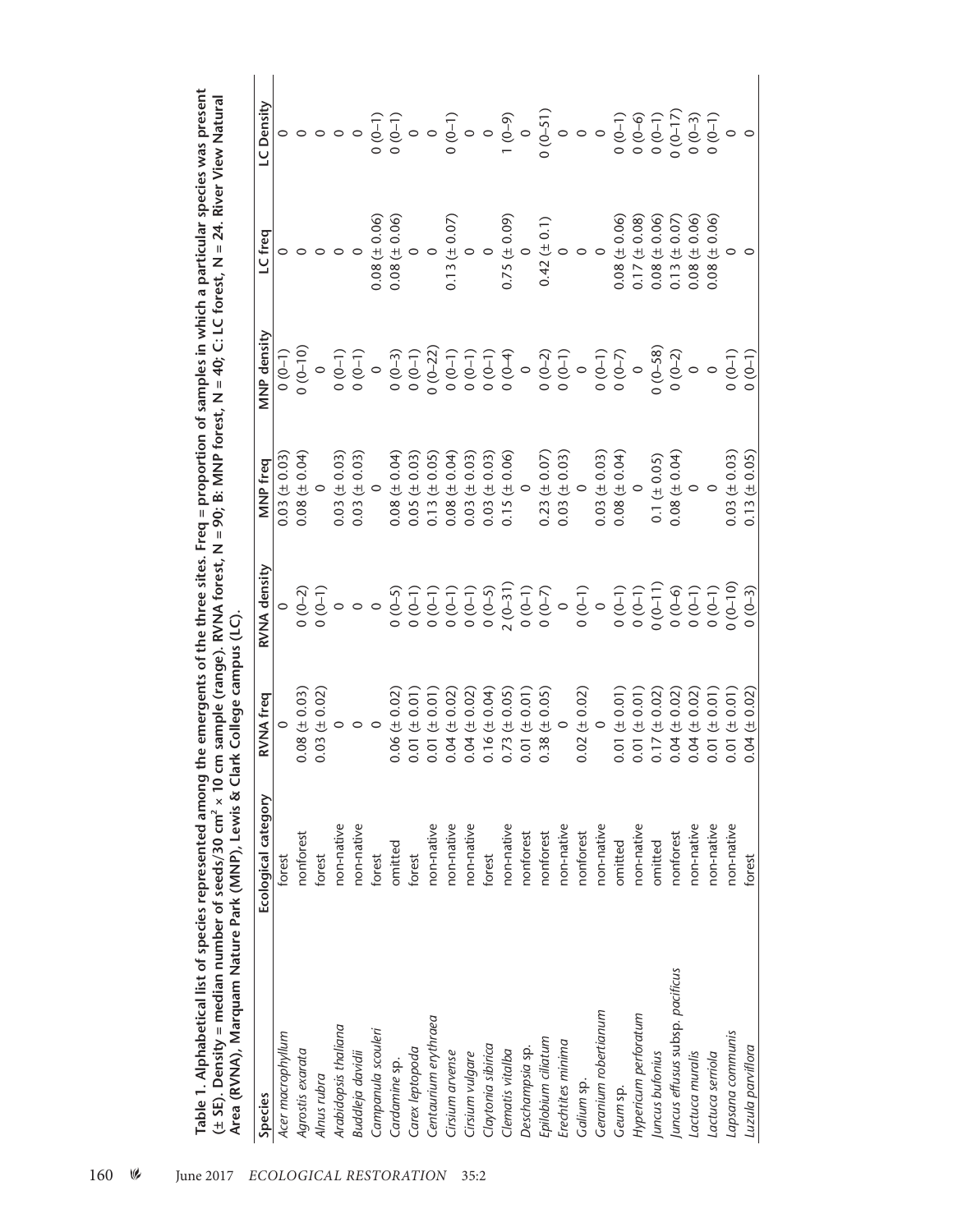| Species                               | Ecological category | RVNA freq         | RVNA density                                                          | MNP freq               | MNP density     | LC freq                     | LC Density |
|---------------------------------------|---------------------|-------------------|-----------------------------------------------------------------------|------------------------|-----------------|-----------------------------|------------|
| Medicago polymorpha                   | non-native          |                   |                                                                       | $0.03 \ (\pm 0.03)$    | $(1-0)$         |                             |            |
| Mitella caulescens                    | forest              | 0.01 (10.01)      |                                                                       | $\circ$                |                 | $\circ$                     |            |
| Oenothera biennis                     | non-native          |                   |                                                                       | $\circ$                | $\circ$ $\circ$ | $0.04 (\pm 0.04)$           |            |
| Oxalis corniculata                    | non-native          | $0.33 (\pm 0.05)$ |                                                                       | $0.35 (\pm 0.08)$      | $0(0-3)$        | $0.25 (\pm 0.09)$           |            |
| Paulownia tomentosa                   | non-native          | $0.1 ( \pm 0.03)$ | $0$<br>$0$ (0-2)<br>$0$ (0-7)<br>$0$ (0-29)<br>$0$ (0-1)<br>$0$ (0-1) | $0.05 \ (\pm 0.03)$    | $0(0-1)$        | $0.04 (\pm 0.04)$<br>0      |            |
| Phacelia nemoralis                    | forest              | $\circ$           |                                                                       | $0.03 (\pm 0.03)$      | $0(0-1)$        |                             |            |
| Plantago major                        | non-native          | $\circ$           |                                                                       | $0.03 (\pm 0.03)$      | $(1-0)$         |                             |            |
| Pseudognaphalium stramineum           | nonforest           | $0.03 (\pm 0.02)$ |                                                                       | $0.05 (\pm 0.03)$      | $0(0-2)$        |                             |            |
| Ranunculus repens                     | non-native          | $0.01 (= 0.01)$   |                                                                       | $\circ$                | $\circ$         |                             |            |
| Ranunculus uncinatus                  | forest              | $\circ$           |                                                                       | $0.03 (\pm 0.03)$      | $(1-0)$         |                             |            |
| Ribes sanguineum                      | forest              | $0.02 (\pm 0.02)$ | $\begin{array}{c} 0 \\ 0 \\ 0 \\ 0 \\ 0 \\ \hline \end{array}$        | $0.08 (\pm 0.04)$      | $(1-0)$         |                             |            |
| Rubus bifrons                         | non-native          | $0.2 (\pm 0.04)$  |                                                                       | $0.38 (\pm 0.08)$      | $(6-6)$         | $0.46 (\pm 0.1)$            |            |
| Rubus parvifolius                     | forest              | $0.16 (\pm 0.04)$ | $(6-4)$                                                               | $0.43 (\pm 0.08)$      | $(6-6)$         | $0.04 (\pm 0.04)$<br>0      |            |
| Rubus sp.                             | omitted             | $0.11 (\pm 0.03)$ | $0(0-2)$                                                              | $0.13 (\pm 0.05)$      | $0(0-2)$        |                             |            |
| Rubus ursinus                         | forest              | $0.06 (\pm 0.02)$ | $(6-0)$                                                               | $0.15 (\pm 0.06)$<br>0 | $(0-5)$         |                             |            |
| Rumex obtusifolius                    | non-native          | $0.01 (\pm 0.01)$ | $(0 - 1)$                                                             |                        | $\circ$         | $0.08 (\pm 0.06)$<br>0<br>0 |            |
| Sagina procumbens                     | non-native          |                   | $\circ$                                                               | $0.03 (\pm 0.03)$      | $0(0-3)$        |                             |            |
| Sambucus sp.                          | forest              | $0.03 (\pm 0.02)$ | $(0-1)$                                                               | $0.13 (\pm 0.05)$      | $0(0-5)$        | $0.04 (= 0.04)$             |            |
| Senecio sylvaticus                    | non-native          | 0.01(0.01)        | $0(0-1)$                                                              | $0.05 \ (\pm 0.03)$    | $(0 - 1)$       | $\circ$                     |            |
| Sonchus oleraceus                     | non-native          | $0.02 (\pm 0.02)$ | $(1-0)$                                                               | $\circ$                | $\circ$         | $0.04 (\pm 0.04)$<br>0      |            |
| Stellaria crispa                      | forest              | $0.03 (\pm 0.02)$ | $0(0-3)$                                                              | $0.03 \ (\pm 0.03)$    | $(0-1)$         |                             |            |
| Tolmiea menziesii/Tellima grandiflora | forest              | 0.1 (± 0.02)      | $0(0-11)$                                                             | $0.28 (\pm 0.07)$      | $0(0-33)$       | $0.08 (\pm 0.06)$           |            |
| Trifolium repens                      | non-native          | $0.02 (\pm 0.02)$ | $(0 - 10)$                                                            | $0.1 ( \pm 0.05)$      | $(0 - 7)$       | $0.08 (\pm 0.06)$           |            |
| Verbascum thapsus                     | non-native          | 0.01 (± 0.01)     | $(0 - 1)$                                                             |                        |                 | $0.04 (= 0.04)$             |            |
| Unknown grass                         | unknown             |                   | $\circ$                                                               |                        |                 | $0.04 (= 0.04)$             |            |
| Species E                             | unknown             | $0.01 (\pm 0.01)$ | $0(0-2)$                                                              | $\circ$                |                 | $\circ$                     |            |
| Species I                             | unknown             | 0.01 (10.01)      | $(0 - 1)$                                                             |                        |                 |                             |            |
|                                       |                     |                   |                                                                       |                        |                 |                             |            |

| ı.<br>۱<br>٢ |  |
|--------------|--|
|              |  |
|              |  |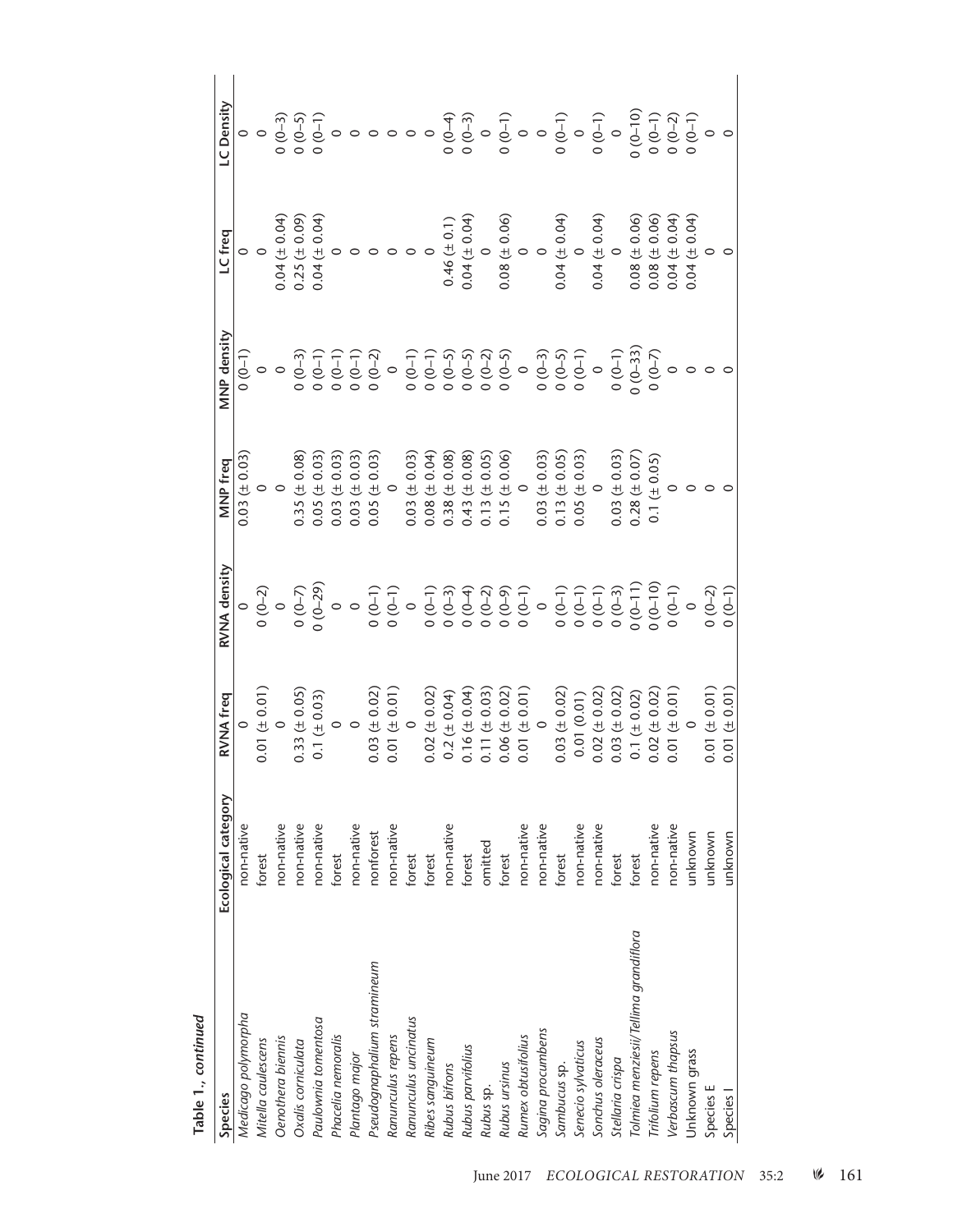differed somewhat in their richness of native forest species; we observed a total of 12 native forest species from MNP samples, 11 from RVNA, and 5 from LC (Figure 3). While the difference in native forest species richness between MNP and RVNA may seem small, it is important to recognize that we sampled less intensively at MNP. The species rarefaction curves (Figure 3), which account for differences in sampling intensity at these sites, show that the richness of native forest species at MNP is significantly higher than that at RVNA and LC, and that this difference would be predicted to increase with a greater sampling effort at MNP. There is no significant difference between RVNA and LC in the richness of native forest species, though there is the suggestion that a greater sampling intensity at LC might ultimately reveal that RVNA is more species-rich.

All three sites produced emergents from all three ecological categories, native forest species, native non-forest species and non-native species. However, the sites differed in the relative abundance of these categories. At RVNA and LC, non-native species were the most frequent emergents, occurring in nearly 90% of the samples (Figure 4). At RVNA and LC, native forest species and native non-forest species were about equally frequent, occurring in 30–50% of samples (Figure 4). By contrast, at MNP, native forest species were the most frequent emergents, occurring in 82.5% of samples. Non-native species were somewhat less frequent at MNP (< 75% of samples), and native non-forest species occurred in only about 40% of the MNP samples (Figure 4).

Density patterns showed similar trends (Figure 2). At both RVNA and LC, the density of non-native emergents per sample (median = 4 and 5 at RVNA and LC, respectively) was approximately five times greater than those from the other two categories. However, at MNP, seeds of forest natives and of non-natives were similarly dense (median = 2 seeds/sample).

While the relative abundance of forest and non-native species differed among sites, the identities of the species represented were similar. Figure 4 displays the species that occurred in at least 10% of samples in at least one of the sites. The most frequent forest herbs were C. *sibirica*, *Tolmiea menziesii* (piggyback plant), and *Tellima grandiflora* (fringecup), related species whose nonflowering individuals cannot be reliably distinguished. Common woody species were *R. parvifolius*, *Rubus ursinus* (dewberry) and *Sambucus* spp. (red and blue elderberry). *C. sibirica* was the only one of these not occurring at all of the sites; it was absent from the LC samples. Many other species occurred less frequently (Table 1). All of the trees and most of the woody shrubs occurring in the aboveground community at these sites, such as *O. cerasiformis* and *S. albus*, were absent from our samples. Two herbs that were common in the understory, *H. tenuipes* and *T. ovatum*, were also absent from our samples.



**Figure 3. Rarefaction curves for the richness of native forest species at each site. Gray clouds represent 95% confidence intervals. Non-overlapping clouds indicate the existence of significant differences at** *p* **< 0.05. River View Natural Area (RVNA), Marquam Nature Park (MNP), Lewis & Clark College campus (LC).**

The most frequent non-native species by far was *C. vitalba*, which occurred in ~ 75% of the RVNA and LC samples, and in  $\sim$  15% of the MNP samples. Other frequent non-native species were *Rubus bifrons* (Himalayan blackberry), *Oxalis corniculata* (yellow wood sorrel), *Trifolium repens* (white clover), and *Hypericum perforatum* (St. John's wort). Many other non-native species occurred less frequently; we observed 17 non-native species from RVNA and MNP samples and 12 from LC samples (Table 1). Though all sites had medium-heavy *Hedera* cover either at the time of sampling or only a few years previously, no *Hedera* seedlings emerged from any samples. We also did not observe any emergents of two other taxa that were removed from RVNA, *I. aquifolium* and *P. laurocerasus*.

Rarefaction analysis suggests that we captured most of the common species in the seed banks of these three sites, but that there are other, less frequent, species present that we missed, particularly at MNP. None of the curves (Figure 5) reached a plateau, but all three are decelerating, which indicates that additional samples would add new species at a slower rate. However, there is no reason to expect that data from these less-frequent species would change the broad patterns we describe here, except for reported levels of species richness.

#### **Discussion**

These results provide several insights about the effects of invasive removal on the persistent seed bank. Because our different conditions (invasive species present vs. removed)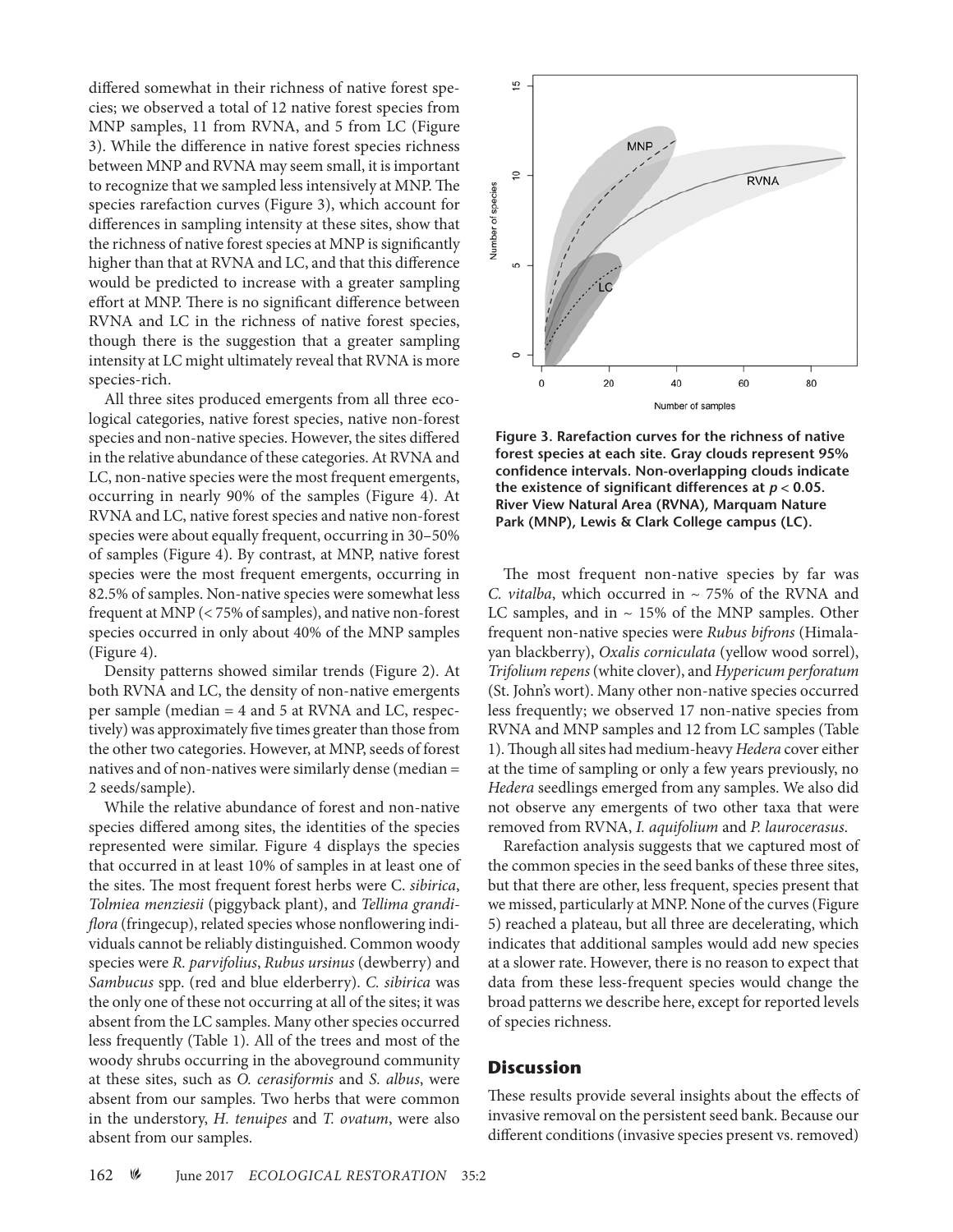

**Figure 4. The frequency of emergents of common species and of different ecological categories in each site. Bars represent the proportion of samples containing emergents from a particular species or category ± one se. RVNA, N = 90; MNP, N = 40; LC, N = 24. River View Natural Area (RVNA), Marquam Nature Park (MNP), Lewis & Clark College campus (LC).**

were not replicated, we cannot draw definitive conclusions about the effects of invasive removal. However, it is notable that we observed only minor differences between the seed banks of LC (where invasive species were present at high density) and of RVNA (where invasive species had been removed). RVNA's seed bank did contain more *C. sibirica* seeds than the other forests; this annual native forest herb increased rapidly after invasive species were removed (P. Bierzychudek, Lewis & Clark College, unpub. data). Overall, however, the removal of invasive species

has not had a large effect on RVNA's seed bank. There were no clear differences in the richness of native forest species between RVNA and LC. Three years after invasive control, non-native emergents were still more frequent at RVNA than were emergents of native species, just as they were at LC.

These non-native emergents were predominantly *C. vitalba*. The wind-dispersed seeds of *C. vitalba* were present in most samples in RVNA and LC, as well as in some of the MNP samples. The other three invasive plant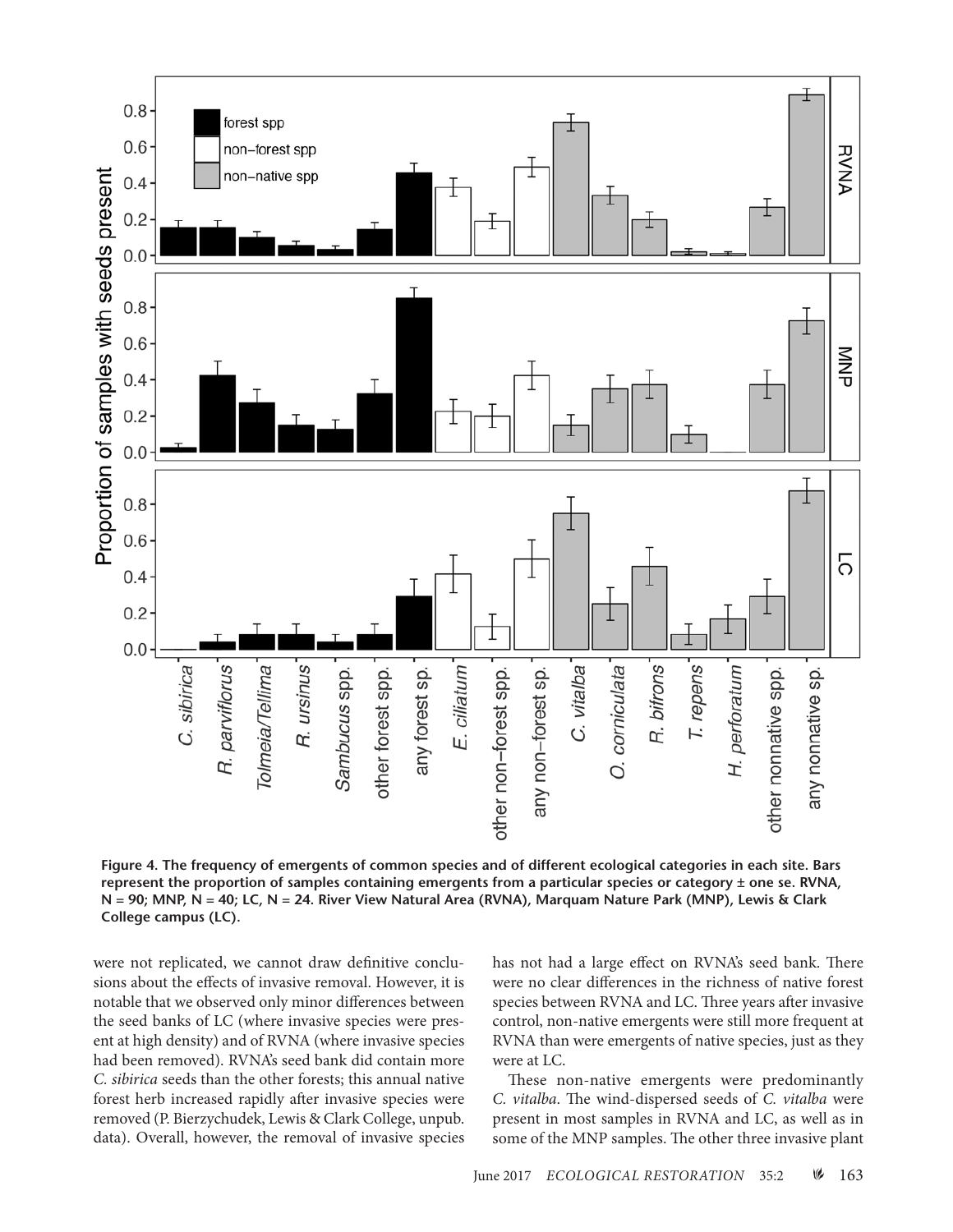

**Figure 5. Rarefaction curves for each site for all species observed in the samples. Gray clouds represent 95% confidence intervals. River View Natural Area (RVNA), Marquam Nature Park (MNP), Lewis & Clark College campus (LC).**

taxa that were removed at RVNA, *Hedera* spp., *I. aquifolium*, and *P. laurocerasus*, were not detected in the seed bank of any of the sites. Under a closed canopy, *Hedera* spp. spread vegetatively and produce seeds only when the vines can climb trunks to reach higher light levels. In addition, neither *Hedera* spp. nor *I. aquifolium* seeds possess the deep dormancy required for persistence in the seed bank (Thompson et al. 1997). The third absent species, *P. laurocerasus*, rarely produces fruit in the dark interior of the forest.

The greatest difference we observed was not between RVNA, the site where invasive species were removed, and those where they remained intact. Instead, it was between the seed bank of MNP, the less-invaded site, and those of the other two sites. MNP had greater richness and higher abundance of native forest species. It also had fewer nonnative species and a lower density of non-native seeds. Variation between MNP and the other sites in slope, elevation, and the nature of the matrix may underlie some of these differences, but MNP's more native-rich seed bank may also reflect the lower density of invasive species in its plant community and/or a shorter history of invasion. Because MNP is similar to the other sites in degree of human use and the presence of deer, these factors are unlikely contributors to the observed differences.

While the density of seeds/sample we observed is comparable to seed bank densities in non-urban, non-fragmented forests (Kellman 1970, Kramer and Johnson 1987, Pickett and McDonnell 1989), only a few native forest species were well-represented, and they occurred in relatively few samples. The richness of native forest species we observed in the seed banks of these sites was only one-third that of the aboveground plant community at RVNA (P. Bierzychudek, Lewis & Clark College, unpub. data). Many of the species represented in the seed bank were either non-natives or native species typically associated not with forests but with disturbed ground or earlier successional stages (Bureau of Sustainability 2016).

However, the paucity of native species in these urban forest seed banks does not necessarily lead to the conclusion that they have limited potential to contribute to

the recovery of the native forest community. Even nonfragmented, non-urban forest seed banks contain relatively low numbers of forest herb and tree species (Kellman 1970, Pickett and McDonnell 1989, Bossuyt and Honney 2008) and relatively high numbers of non-native species (Halpern et al. 1999, Leckie et al. 2000, Stark et al. 2006, Andreu et al. 2009) or of native species that are early-successional or disturbance-associated (Pickett and McDonnell 1989). In general, the similarity between the standing vegetation of forests and the species composition of their persistent seed banks is low (Pickett and McDonnell 1989, Kostel-Hughes et al. 1998, Halpern et al. 1999, Hopfensberger 2007, Bossuyt and Honnay 2008). Instead of being present in persistent seed banks, many longlived forest species have alternative regeneration strategies (Pickett and McDonnell 1989). For example, many tree species produce abundant seeds every year; those with episodic seed production, e.g., *A. macrophyllum*, persist as seedling or sapling banks (Plotkin et al. 2013). Many forest herbs have stolons, corms, or bulbs that allow them to persist and spread; sexual reproduction by these species can be relatively uncommon and still suffice for replacement (Bierzychudek 1982, Leckie et al. 2000).

The species whose scarcity in the seed bank is most concerning are the woody shrubs that typically make up the forest understory. These species rarely flower or set fruit in the dark forest interior, so they are not present even in the transient seed bank. Notably, the only two native forest shrubs well-represented in our samples were *R. parvifolius* and *Sambucus* spp. These bird-dispersed species are common components of seed banks in many urban (Kostel-Hughes et al. 1998, Vidra et al. 2007) and non-urban forests (Kellman 1970, Halpern et al. 1999, Leckie et al. 2000, Andreu et al. 2009), presumably because they can reproduce in light gaps and forest edges and be carried into the forest interior by birds.

Invasive removal requires a large commitment of time and resources, and does not often lead to increases in native plant cover (Kettenring and Adams 2011). Compared to larger, non-urban forests, small forest fragments embedded in an urbanized matrix have limited re-establishment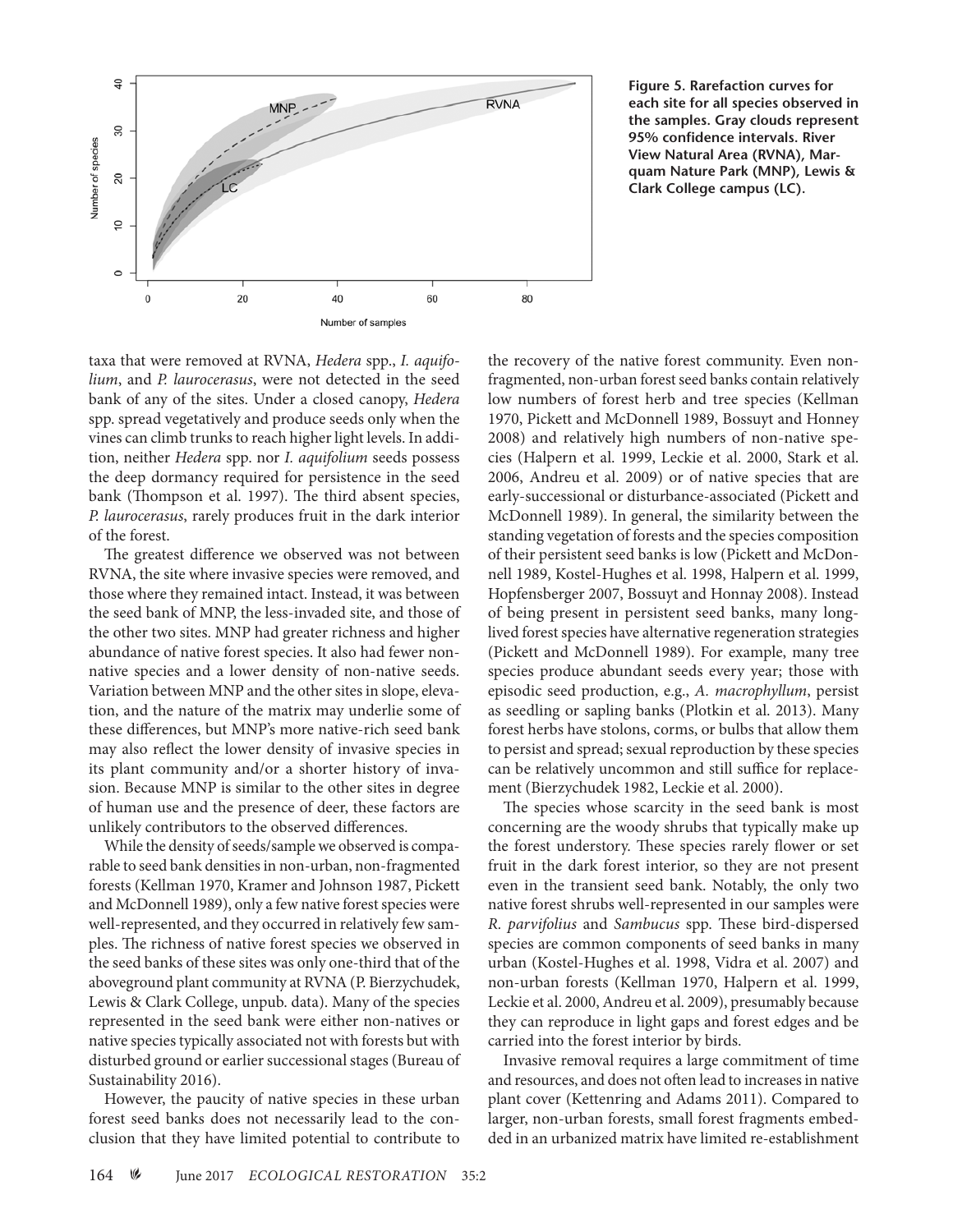routes. In forested natural areas in the Pacific Northwest that experience invasive removal, some herbaceous and bird-dispersed woody species can be expected to recruit from the persistent seed bank. Most trees can be expected to regenerate via the annual seed production of canopy individuals. But many forest species, particularly shrubs, will not regenerate passively, and the restoration of these native forest species may require active re-vegetation.

The frequency of *C. vitalba* seeds in the seed bank may also be seen as a cause for concern in these forests. It may take many years for these seeds to disappear from the seed bank. However, despite its abundance in RVNA, *C. vitalba* has so far not successfully reinvaded this site, though small seedlings have been observed (personal observation). As a species typically found in light gaps and along forest edges, the potential for its re-invasion may be limited to those specific high-light microhabitats, which will need to be closely monitored.

Finally, our finding that MNP's seed bank contained the highest frequency of native species, and the highest richness of native forest species, suggests that invasive species' effects on the seed bank may increase with the degree and duration of the invasion. Because a forest in the early stages of invasion will have experienced fewer reductions in the richness and density of its native species, restoration may require less intervention in such sites and may be more successful. For this reason, treatment of invasive species in lightly-invaded sites should perhaps be prioritized over treatment of sites where an invasion is further advanced.

#### **Acknowledgements**

We are grateful to Portland Parks and Recreation and to Kendra Peterson-Morgan for permission to conduct research at RVNA and MNP. We received technical assistance from Wendy McLennan and Zachary Tobias and advice on study design and data analysis from Margaret Metz. We are grateful for the editorial advice of Margaret Metz, Myla Aronson, and of two anonymous reviewers. Lewis & Clark College provided financial support.

#### **References**

- Andreu, J. and M. Vilà. 2011. Native plant community response to alien plant invasion and removal. *Managing Biological Invasions* 2:81–90.
- Andreu, M.G., C.W. Hedman, M.H. Friedman, and A.G. Andreu. 2009. Can managers bank on seed banks when restoring *Pinus taeda* L. plantations in Southwest Georgia? *Restoration Ecology* 17:586–596.
- Baskin, C.C. and J.M. Baskin. 2014. *Seeds. Ecology, Biogeography and Evolution of Dormancy and Germination.* San Diego, CA: Academic Press.
- Bierzychudek, P. 1982. Life histories and demography of shade-tolerant forest herbs: a review. *New Phytologist* 90:757–776.
- Bossuyt, B. and O. Honnay. 2008. Can the seed bank be used for ecological restoration? An overview of seed bank characteristics in European communities. *Journal of Vegetation Science* 19:875–884.
- Bureau of Planning and Sustainability. 2016. Portland Plant List. City of Portland, Oregon (accessed December 18, 2016). www. portlandonline.com/auditor/index.cfm?&a=322280&c=34460
- Christy, J.A., A. Kimpo, V. Marttala, P.K. Gaddis and N.L. Christy. 2009. Urbanizing flora of Portland, Oregon, 1806–2008. *Native Plant Society of Oregon Occasional Paper* 3:13–19.
- D'Antonio, C. and L.A. Meyerson. 2002. Exotic plant species as problems and solutions in ecological restoration: a synthesis. *Restoration Ecology* 10:703–713.
- DiCicco, J.M. 2014. Long-term urban park ecological restoration: a case study of Prospect Park, Brooklyn, New York. *Ecological Restoration* 32:3:314–326.
- Duguay, S., F. Eigenbrod and L. Fahrig. 2007. Effects of surrounding urbanization on non-native flora in small forest patches. *Landscape Ecology* 22:589–599.
- Elmqvist, T., H. Setälä, S.N. Handel, S. van der Ploeg, J. Aronson, J.N. Blignaut, et al. 2015. Benefits of restoring ecosystem services in urban areas. *Current Opinion in Environmental Sustainability* 14:101–108.
- Gavier-Pizarro, G.I., V.C. Radeloff, S.I. Stewart, C.D. Huebner and N.S. Keuler. 2010. Housing is positively associated with invasive exotic plant species richness in New England, USA. *Ecological Applications* 20:1913–1925.
- Gioria, M., V. Jaroŝík and P. Pyŝek. 2014. Impact of invasions by alien plants on soil seed bank communities: emerging patterns. *Perspectives in Plant Ecology, Evolution and Systematics* 16:132–142.
- Gioria, M., P. Pyŝek and L. Moracová. 2012. Soil seed banks in plant invasions: promoting species invasiveness and long-term impact on plant community dynamics. *Preslia* 84:327–350.
- Gotelli, N.J. and R.K. Colwell. 2001. Quantifying biodiversity: procedures and pitfalls in the measurement and comparison of species richness. *Ecology Letters* 4:379–391.
- Gross, K.L. 1990. A comparison of methods for estimating soil seed banks. *Journal of Ecology* 78:1079–1093.
- Halpern, C.B., S.A. Evans and S. Nielson. 1999. Soil seed banks in young, closed-canopy forests of the Olympic Peninsula, Washington: potential contributions to understory reinitiation. *Canadian Journal of Botany* 77:922–935.
- Hopfensberger, K.N. 2007. A review of similarity between seed bank and standing vegetation across ecosystems. *Oikos* 116:1438–1448.
- Houck, M. and J.M. Labbe. 2007. Ecological landscapes: connecting neighborhood to city and city to region. Metropolitan Briefing Book, Portland State University Institute, Portland, OR, USA.
- Kellman, M.C. 1970. The viable seed content of some forest soil in coastal British Columbia. *Canadian Journal of Botany* 48: 1383–1385.
- Kettenring, K.M. and C.R. Adams. 2011. Lessons learned from invasive plant removal experiments: a systematic review and metaanalysis. *Journal of Applied Ecology* 48:970–979.
- Kostel-Hughes, F., T.P. Young and M.J. McDonnell. 1998. The soil seed bank and its relationship to the aboveground vegetation in deciduous forests in New York City. *Urban Ecosystems* 2:43–59.
- Kozloff, E.N. 2005. *Plants of Western Oregon, Washington and British Columbia*. Timber Press, Portland, OR, USA.
- Kramer, N.B. and F.D. Johnson. 1987. Mature forest seed banks of three habitat types in central Idaho. *Canadian Journal of Botany* 65:1961–1966.
- Leckie, S., M. Vellend, G. Bell, M.J. Waterway and M.J. Lechowicz. 2000. The seed bank in an old-growth, temperate deciduous forest. *Canadian Journal of Botany* 78:181–192.
- Oksanen, J., F. Guillaume Blanchet, R. Kindt, P. Legendre, P.R. Minchin, R.B. O'Hara, et al. 2015. Vegan: community ecology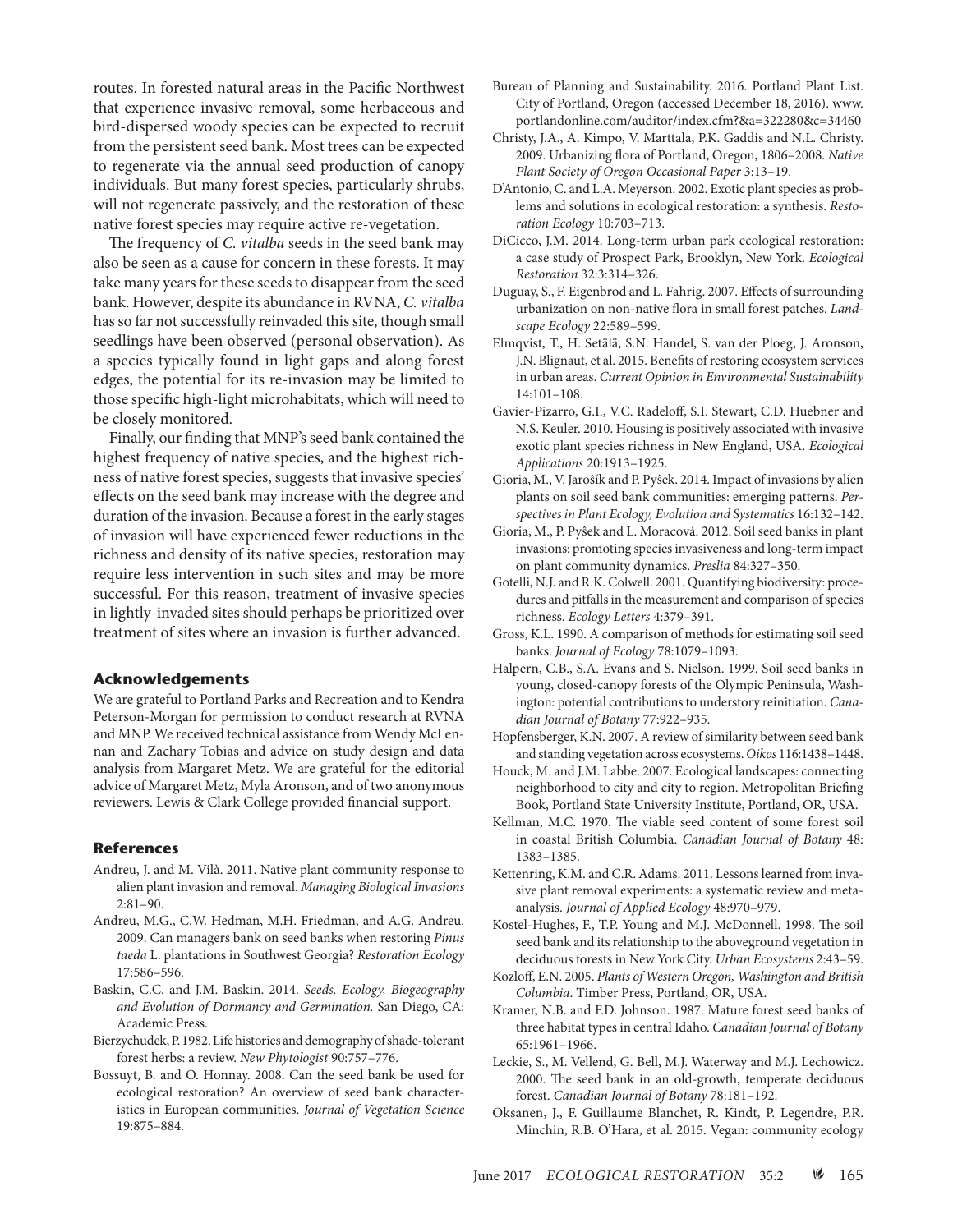package. R package version 2,2–1. CRAN.R-project.org/package= vegan.

- Overdyck. E. and B.D. Clarkson. 2012. Seed rain and soil seed banks limit native regeneration within urban forest restoration plantings in Hamilton City, New Zealand. *New Zealand Journal of Ecology* 36:177–190.
- Pakeman, R.J. and J.L. Small. 2005. The role of the seed bank, seed rain and the timing of disturbance in gap regeneration. *Journal of Vegetation Science* 16:121–130.
- Pickett, S.T.A. and M.J. McDonnell. 1989. Seed bank dynamics in temperate deciduous forest. Pages 123–147 in M.A. Leck, V.T. Parker and R.L. Simpson (eds), *Ecology of Soil Seed Banks*. San Diego, CA: Academic Press Inc.
- Plotkin, A.B., D. Foster, J. Carlson and A. Magill. 2013. Survivors, not invaders, control forest development following simulated hurricane. *Ecology* 94:414–423.
- Pojar, J. and A. MacKinnon. 2004. *Plants of the Pacific Northwest Coast*, 2nd edition. Portland, OR: Lone Pine Press.
- Simberloff, D. 2009. We can eliminate invasions or live with them. Successful management projects. *Biological Invasions* 11: 149–157.
- Stark, K.E., A. Arsenault and G.E. Bradfield. 2006. Soil seed banks and plant community assembly following disturbance by fire and

logging in interior Douglas-fir forests of south-central British Columbia. *Canadian Journal of Botany* 84:1548–1560.

- Thompson, K., J.P. Bakker and R.M. Bekker. 1997. *The Soil Seed Banks of North West Europe: Methodology, Density, and Longevity.*  Cambridge: Cambridge University Press.
- Thompson, K. and J.P. Grime. 1979. Seasonal variation in the seed banks of herbaceous species in ten contrasting habitats. *Journal of Ecology* 67:893–921.
- Vidra, R.L., T.H. Shear and J.M. Stucky. 2007. Effects of vegetation removal on native understory recovery in an exotic-rich urban forest. *Journal of the Torrey Botanical Society* 134:410–419.

*Hannah Clements, Department of Biology, Lewis & Clark College, Portland, OR 97219. Current address 19704 21st Ave NW, Shoreline, WA 98177.* 

*Paulette Bierzychudek (corresponding author), Department of Biology, Lewis & Clark College, Portland, OR 97219, bierzych@lclark.edu.*



*Galium aparine***. USDA-NRCS PLANTS Database.** *Wetland Flora: Field Office Illustrated Guide to Plant Species***. NRCS National Wetland Team.**